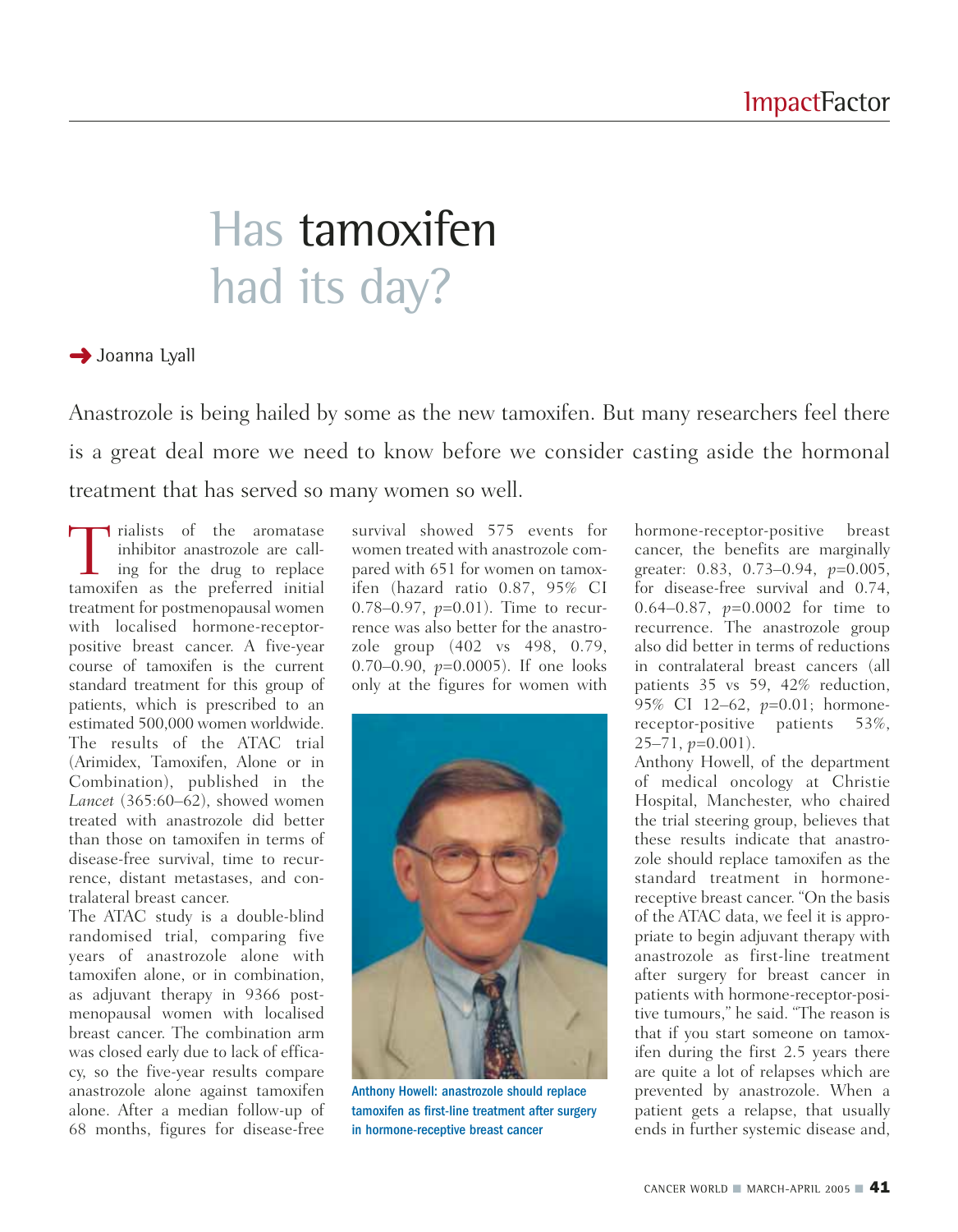

Henning Mouridsen: tamoxifen is treatment of choice for first two years, unless there are thromboembolic concerns

I am afraid, death. Thus, preventing lapses at all costs is very important."

#### **OVERALL SURVIVAL**

The study has not, so far, shown any difference in overall survival (hazard ratio 0.97, 95% CI 0.85–1.12, *p*=0.7). However, the trial group argues that this is to be expected since the trial population had relatively good prognoses: 61% of patients were lymph node negative and 64% had tumours of 2 cm or smaller. They point out that trials of tamoxifen versus placebo took at least seven years to show a significant survival advantage, and argue that the reductions in recurrence and distant recurrence associated with anastrozole strongly suggest that a reduction in deaths from breast cancer will eventually be seen.

"We are already seeing fewer metastases and this trend is going to get stronger," said Howell.

But other researchers believe the results of the study do not provide

sufficient evidence to warrant abandoning tamoxifen as the first-line treatment for this group of women. Their reservations concern the lack of evidence about the long-term effects of anastrozole, and the fact that we have no way of predicting which women are likely to benefit from it. There are also concerns about the cost and questions about length of treatment.

Henning Mouridsen, professor of oncology at Rigshopitalet, Copenhagen, has recently reviewed the role of aromatase inhibitors in the treatment of postmenopausal women with early breast cancer (*EJC*, in press). He considers that while aromatase inhibitors have an important role in adjuvant treatment, their long-term superiority over tamoxifen remains uncertain. He believes that the optimal treatment approach still needs to be defined, and argues that sequencing tamoxifen with an aromatase inhibitor may prove superior to non-sequenced therapy with an aromatase inhibitor. Mouridsen's view is that tamoxifen should remain the treatment of choice for the first two years, with a possible switch to an aromatase inhibitor at that point. "The key scientific question yet to be answered in randomised trials is whether any superiority is associated with the upfront or the sequential approach," he said.

He points out that at the international conference on primary therapy of early breast cancer in St Gallen, Switzerland, in January, the consensus panel was in favour of maintain-



Andrea Decensi is testing a combination similar to the ATAC combined arm, but with a lower dose of tamoxifen

ing tamoxifen as the standard treatment for postmenopausal women with early breast cancer.

"Tamoxifen is still the treatment of choice for the first two years unless there are thromboembolic concerns," he said.

Andrea Decensi, director of the chemopreventive division of the European Institute of Oncology, Milan, and director of the division of medical and preventive oncology at Galliera Hospital, Genoa, believes the increased risk of endometrial cancer associated with tamoxifen could be addressed by reducing the standard dose. Preliminary results of a cooperative Italian Norwegian study headed by Decensi show that reducing the amount of tamoxifen by three quarters is still effective in reducing the incidence of breast cancer.

He believes the best answer may lie in combining tamoxifen with anastrozole, and says that the problems with the combination arm of the ATAC trial might have been due to the dosage: "I

### "Fewer recurrences and metastases suggest anastrozole may eventually show better survival"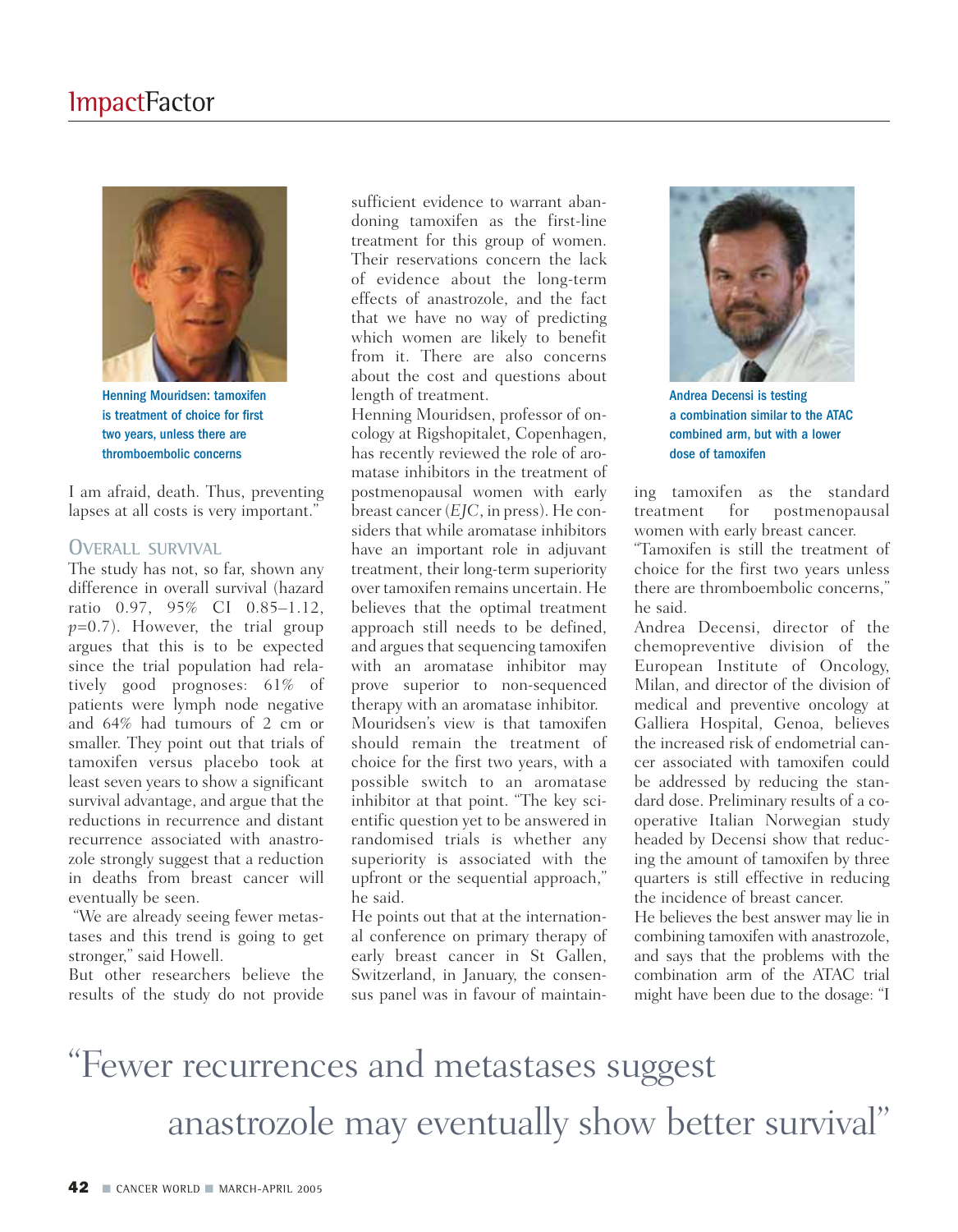### "Tamoxifen may still be effective when used at one-quarter of the standard dose"

think 20 mg per day of tamoxifen might have been too high in combination with anastrozole." He is currently studying the effects of a combined Arimidex and tamoxifen regimen using a lower dose of tamoxifen.

Martine Piccart, head of medical oncology at the Jules Bordet Institute, Brussels, is coordinator of the TRANSBIG trial into genetic targeting of breast cancer treatment. She believes the problem lies less in the choice of drug than the choice of patient. "We are entering an era of individualised treatment and at the same time we are lacking strong predictive tools for judging which women will do best on which treatments," she said.

She is not convinced that five years of endocrine therapy is enough for women at high risk. "We have five very positive trials and my personal view is that most women who I see in my clinic should be considered candidates for an aromatase inhibitor. But that is not to say that all women should be given anastrozole from the beginning and for five years. Things are more complex than that. The ATAC trial is certainly the longest follow-up but the benefits are still relatively small in percentage terms.

"We now have two trials showing that two years of tamoxifen and then an aromatase inhibitor is effective. I am very tempted to go for tamoxifen and then an aromatase inhibitor in women whose tumours express high levels of estrogen and progesterone receptors."

#### **SIDE EFFECTS**

The ATAC trial found that, compared with tamoxifen, treatment with anastrozole was associated with significant reductions in the incidence of endometrial cancer, thromboembolic events, ischaemic cerebrovascular events, vaginal bleeding, hot flushes and vaginal discharges. However, there were more fractures and more arthralgia among women on anastrozole than among the group on tamoxifen.

Fracture rates per 1,000 woman years were 22.6 for anastrozole and 15.6 for tamoxifen. The risk ratios for all the prespecified adverse events were similar, says the trial group, to results in two analyses conducted earlier in the trial (*Lancet* 2002, 359:2131–39; *Cancer* 2003, 98:1802–10), suggesting that that the safety profile of anastrozole remains unchanged during the five-year treatment period. "No new safety concerns emerged," they said.

Howell points particularly to the drop in the incidence of endometrial cancer, from 0.8% of women on tamoxifen to 0.2% of women on anastrozole. This, he argues, has a wider significance on women's quality of life because of the spin-off effect on cutting down the number of hysterectomies – many of which may be unnecessary. "Gynaecologists are rightly worried that any form of prob-



Martine Piccart: we need ways to predict who will respond best to which drug, used alone, in sequence or in combination